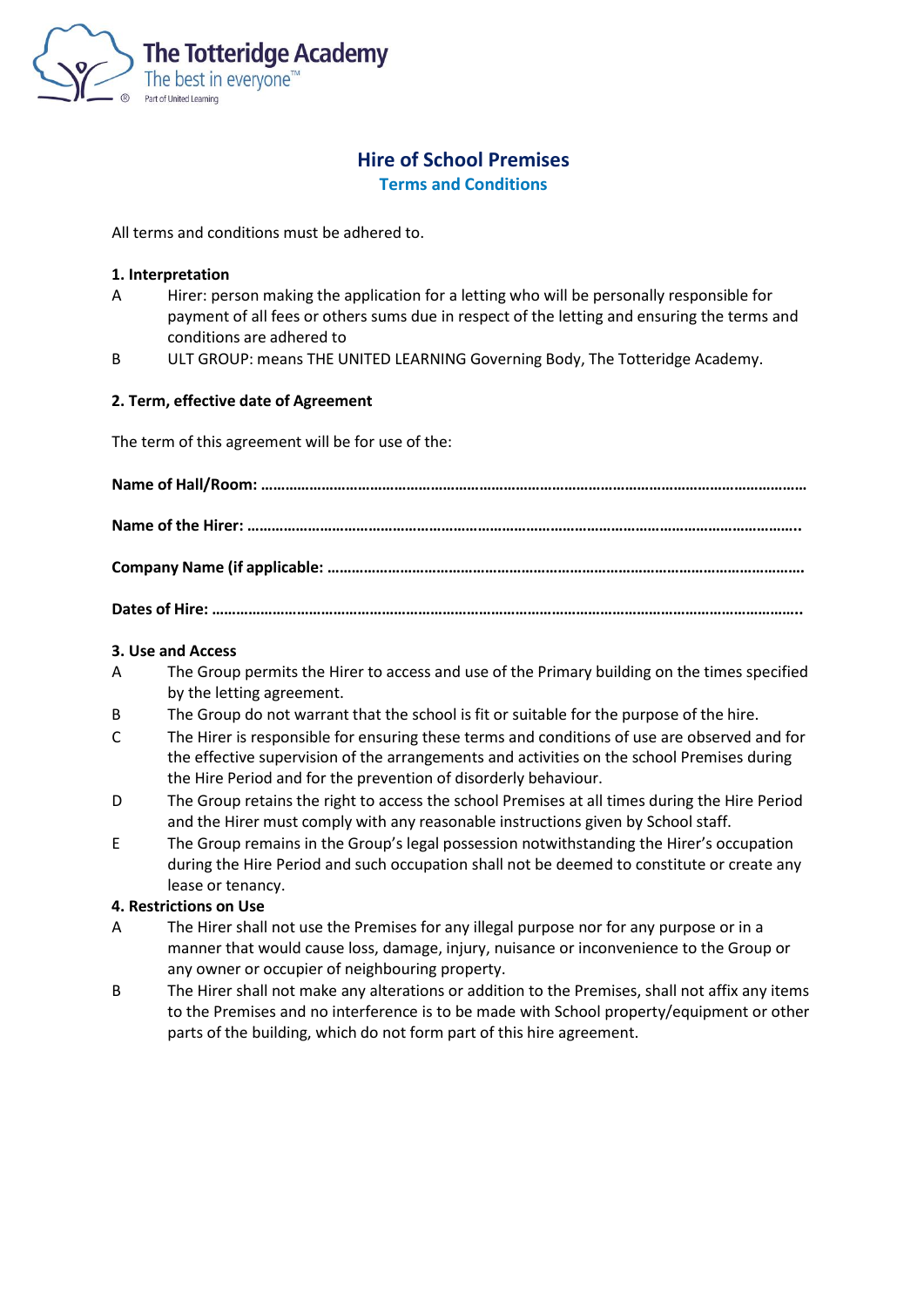

- C If the hire agreement allows use of the kitchen, any leftover food and drink must be taken away from the school premises at the end of day.
- D Any storage space must be agreed with the Group before using.
- E The use of school equipment must be agreed in advance of the letting.
- F Alcohol is not to be allowed, brought onto or consumed on the Premises at any time.
- G Illegal drugs are not to be brought onto or consumed on the Premises.
- H No items of a flammable, dangerous or noxious character may be brought onto the Premises, including fireworks, confetti or gas.
- I Smoking is not allowed on the Premises at any time.
- J No betting, gaming or gambling is allowed on the Premises
- K Dogs, other than guide dogs for the blind or other assistance dogs, shall not be allowed on the Premises.

# **5. Hire Fee and Deposit**

- A The Hire Deposit Fee is £300 and is payable in advance as stated on the letting agreement.
- B The School reserves the right to require a refundable deposit over and above the Hire Fee as security against damage to the Premises (including any Equipment) or the Premises being left in anunacceptable condition requiring additional cleaning, caretaking or other expenses

# **6. Condition and Damage**

- A The Hirer will keep the facilities in a clean and tidy condition when in occupation. The Premises must be left in the same condition as before the Hire Period. No food, rubbish or other belongings of the Hirer should be left on the Premises. Waste refuse sacks should be used and can be disposed of in the school's refuse area. If additional cleaning is necessary, the Hirer will be charged accordingly.
- B Any damage, destruction or theft that occurs during the Hire Period in or to the Premises, to the building, equipment or School property will be the responsibility of the Hirer and the Hirer shall pay to the School the cost of making good any such damage. Any damages or breakages must be reported.

# **7. Insurance**

- A The Hirer must hold public liability insurance in respect of their occupation of the Premises for a minimum of £5 million and will provide a copy to the Group.
- B The Hirer must hold Employers Liability insurance for a minimum of £5 million indemnity in accordance with compulsory legal requirements. A copy must be provided to the Group.
- C The Group may, at its discretion, waive the requirement to hold public liability insurance/employers liability insurance where the Hirer is an individual or small informal group of individuals (not using the Premises for commercial or business purposes) who do not hold these insurances and who may find it difficult to obtain. In these circumstances, the School will arrange for the Hirer to be covered under the Schools own insurance and any extra associated costs will be reflected in the Hire Fee.

# **8. Indemnity**

The Hirer shall keep the Group indemnified against all expenses, costs, claims, damage and loss (including any diminution in the value or loss of amenity of the Premises) arising out of the use of the Premises by the Hirer or from any breach of any of the Condition of Hire by the Hirer, or any act or omission of the Hirer, or any other person on the Premises with the actual or implied authority of the Hirer.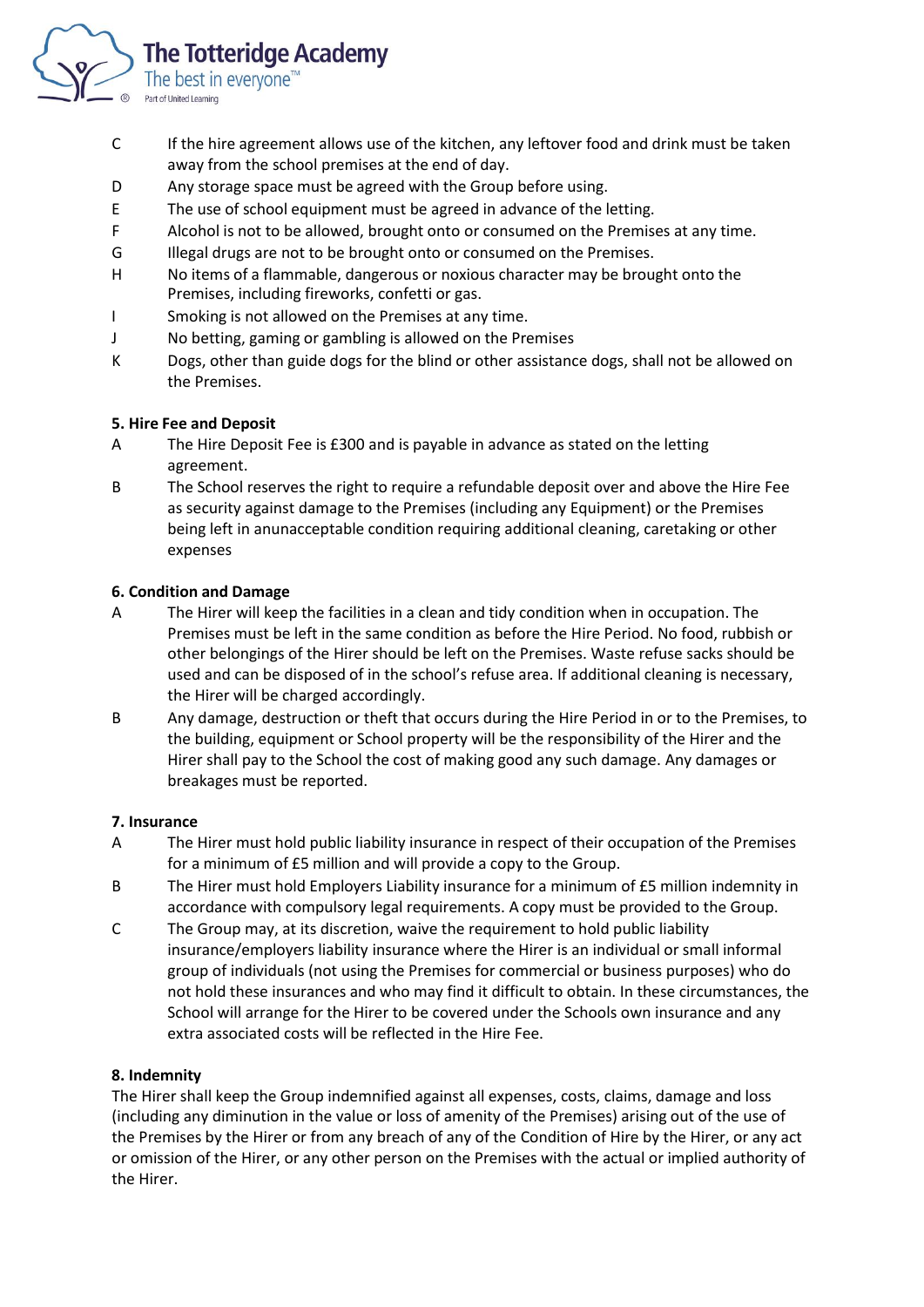

## **9. Loss**

- A The Group does not accept liability for any loss, theft or damage to property brought onto the Premises by or on behalf of the Hirer or damages to vehicles parked in any car park provided or injury to any person however caused.
- B The Group shall not be liable for any loss or damage suffered by the Hirer as a direct or indirect result of the performance of this hire agreement being prevented, hindered or delayed by reason of any act of god, riot, strike or lockout, trade dispute or labour disturbance, accident, breakdown of plant or machinery, fire, flood, difficulty in obtaining workmen's materials or transport, electrical, power failures or other circumstances whatsoever outside its control and which affect the provision by the School of access to or use of the Premises.

## **10. Assignment**

This hire agreement is personal to the Hirer and the Hirer shall not assign or underlet or part with or share possession or occupation of the Premises.

## **11. Health and Safety**

- A The Hirer must comply with all laws relating to the Premises and the occupation and use of the Premises by the Hirer, including but not limited to Health and Safety legislation.
- B The Hirer should, as far as possible, have an accurate list of those present.
- C Any portable electrical equipment to be used must have a current PAT test certificate, if electrical.
- D The Hirer must ensure they are aware of the fire exits and the fire and emergency evacuation procedures. The Hirer is required to take any precautions necessary to ensure the safety of those attending during the Hire Period, including ensuring the means of escape from fire are not blocked or impeded.
- E The Hirer will immediately inform the School of any emergency, accident or serious incident that occurs during the Hire Period by telephoning the School Emergency Contact. The Hirer will be responsible for reporting any accident to the Health and Safety Executive.
- F The hirer will be responsible to provide First Aid provision and must provide the school with the named First Aider for the event.

#### **12. Safeguarding and Child Protection**

- A Hirers providing services to children must have policies and procedures in place to ensure children's safety and any Risk Assessments and DBS certificates required by the Hirer must be supplied to the Group upon request.
- B At an event where the number of children is likely to exceed 100, the Hirer must ensure that a sufficient number of adults are stationed to prevent more children being admitted, to control the movement of the children and to take all reasonable precautions for the safety of the children as required by the Children's and Young Person's Act 1933.

# **13. Car Parking**

Subject to availability, these may be used by the Hirer and other adults involved in the letting.

#### **14. Cancellation**

A This agreement may be terminated by either party at a date earlier than the termination date [INSERT DATE] by giving to the other at any time at least 1 months' notice in writing, which shall include an explanation for the reasons subject to the right of either party in respect of damages or costs incurred as a result of such early termination. No payment other than a refund of the paid hire fee will be made by the Group.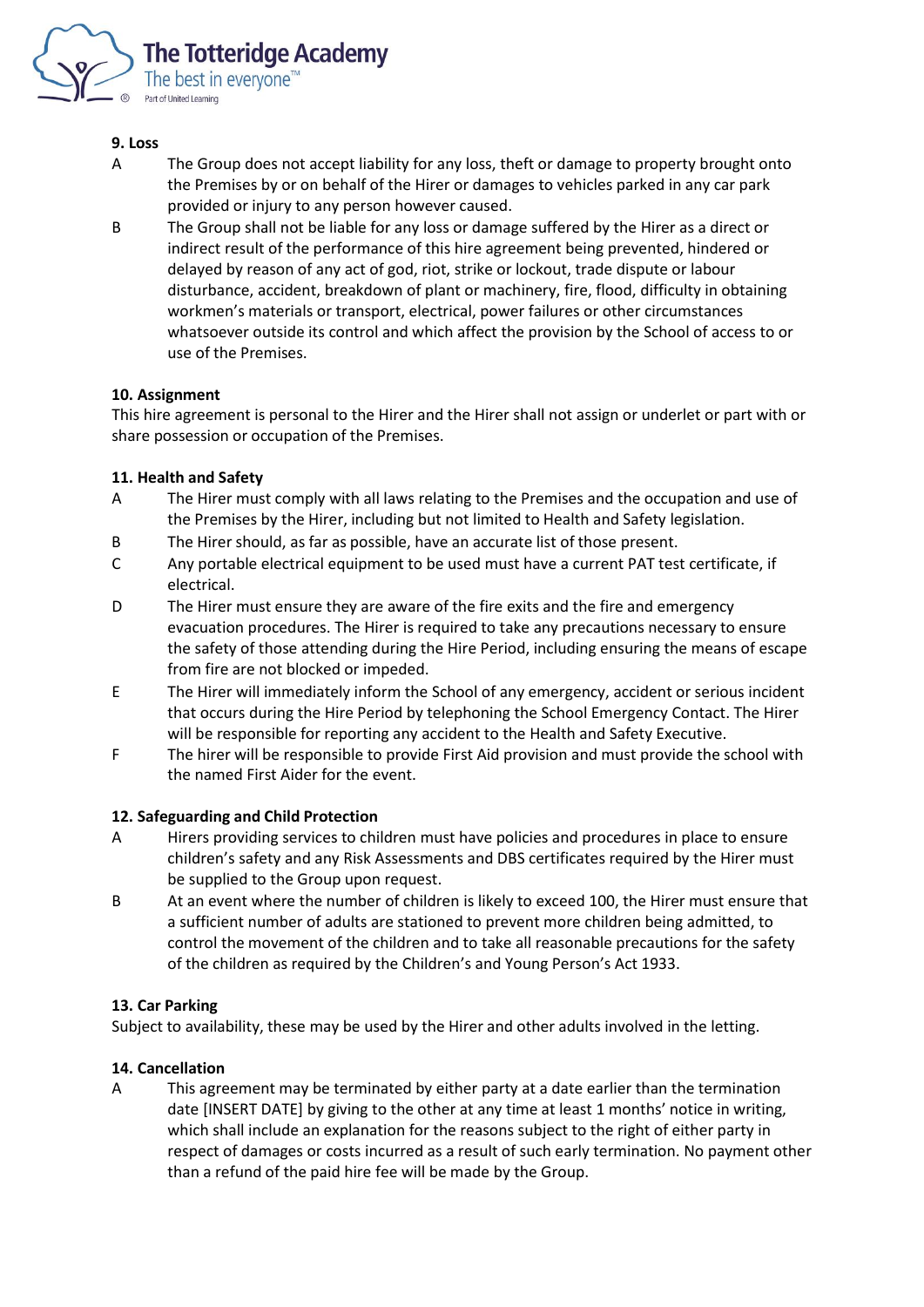

- B The Group may terminate this agreement immediately in the event that the Hirer is found to be in a fundamental breach of the terms of this agreement, which in the reasonable opinion of the Group is not capable of being remedied and no Hire Fee (or part thereof) shall be refundable.
- C The Hirer may cancel individual matches at any time by contacting the Group. If a booking is cancelled with more than one weeks' notice, the full Hire Fee will be repaid. If less than one weeks' notice is given, only 50% of the Hire Fee will be repaid. The Hirer will pay the full cost of the hire for bookings cancelled less than 24 hours before commencement of the Period of Hire.

## **15. Advertising**

The Group must approve of all advertising and posters concerning the use of the premises.

## **16. Emergency Evacuation Procedure**

It is recommended that the Hirer familiarise themselves with the following, sharing with all under their control as Hirer:

- Anyone discovering a fire should immediately sound the nearest fire alarm. In the case of a child they should then inform the nearest adult.
- The alarm signal is a continuous siren for fire.
- The function of the alarm is to warn every person in the building that a state of emergency has arisen and that the drill procedure should be put into operation at once.
- Whenever the fire alarm sounds in school, please do not assume that this is a drill and does not affect you, please exit the school in a safe, orderly and efficient manner and congregate at the assembly point [Astro Turf].
- The evacuation should be carried out quietly in order that any instructions given can be heard.
- To avoid fire spreading, if possible, windows as well as doors should be closed. However the closing of windows and doors should not unduly delay the evacuation of the building or present a health or safety risk. Adults must assess the situation and use their discretion. On reaching a staircase people should descend in single file using one side of the staircase only.

# **17. Roll Call**

The Hirer, organiser or another designated person must take the responsibility of Fire Warden. Once at the place of assembly a roll call or count must be taken and it is the responsibility of the Warden to have an up to date list of all attendees.

Should anybody be missing the Fire Brigade/Caretaker on duty must be informed immediately.

If danger to life is present the Fire Brigade will search for missing persons. Nobody will be allowed to re-enter a building. In the case of a drill permission to re-enter the building is given by the Caretaker on duty.

Signed on behalf of United Learning The Totteridge Academy (Licensor):

Print Name ………………………..……………………… Date……………………………………..